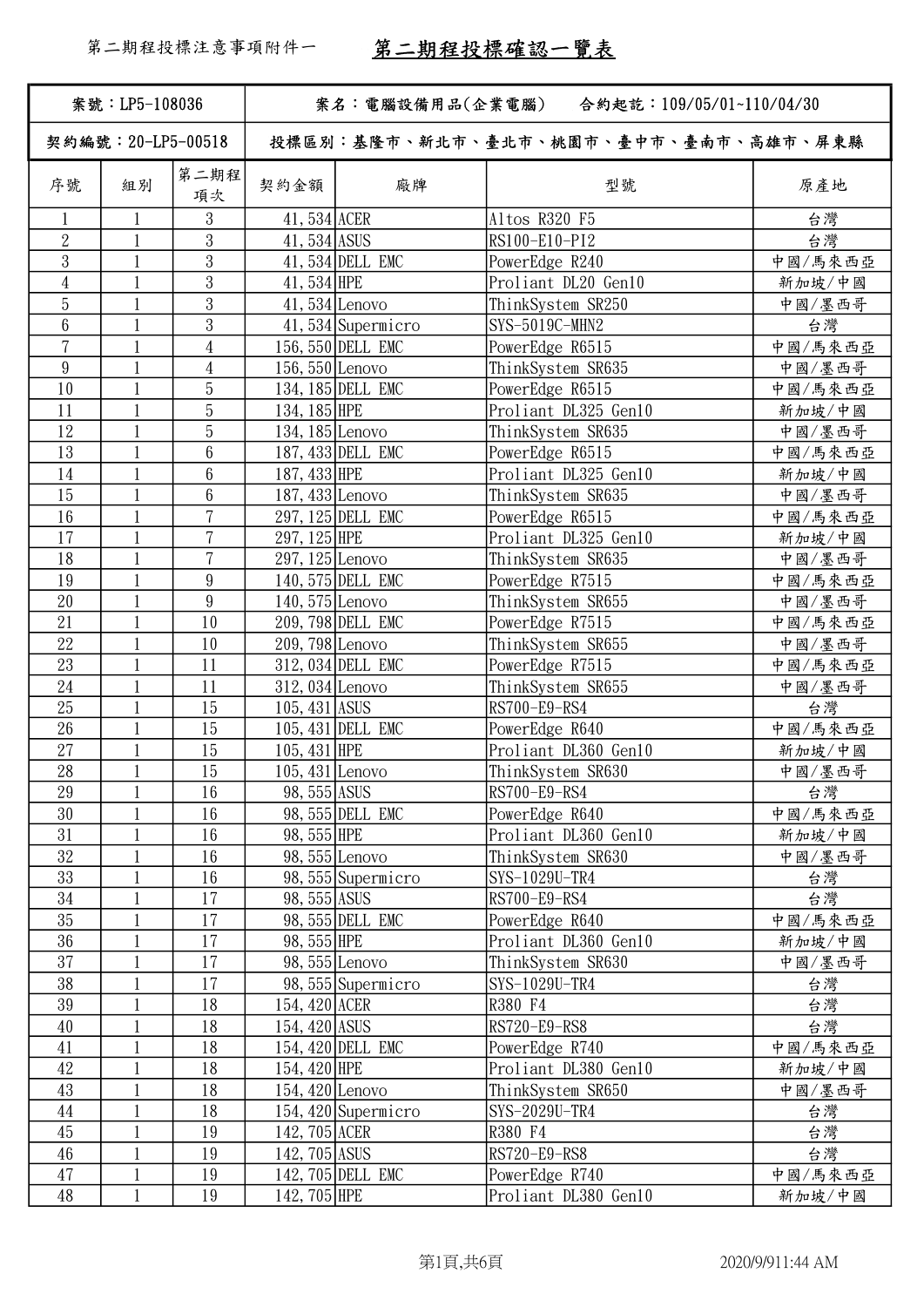| 序號     | 組別           | 第二期程 <br>項次 | 契約金額             | 廠牌                  | 型號                   | 原產地      |
|--------|--------------|-------------|------------------|---------------------|----------------------|----------|
| 49     | $\mathbf{1}$ | 19          | 142, 705 Lenovo  |                     | ThinkSystem SR650    | 中國/墨西哥   |
| 50     | $\mathbf{1}$ | 20          | 126, 971 ACER    |                     | R380 F4              | 台灣       |
| 51     | $\mathbf{1}$ | 20          | 126, 971 ASUS    |                     | RS720-E9-RS8         | 台灣       |
| 52     |              | 20          | $126,971$ Cisco  |                     | <b>UCS C240 M5S</b>  | 中國/美國/捷克 |
| 53     |              | 20          |                  | 126, 971 DELL EMC   | PowerEdge R740       | 中國/馬來西亞  |
| 54     | $\mathbf{1}$ | $20\,$      | 126, 971 HPE     |                     | Proliant DL380 Gen10 | 新加坡/中國   |
| 55     | $\mathbf{1}$ | 20          | $126,971$ Lenovo |                     | ThinkSystem SR650    | 中國/墨西哥   |
| 56     | $\mathbf{1}$ | 20          |                  | 126, 971 Supermicro | SYS-2029U-TR4        | 台灣       |
| 57     | $\mathbf{1}$ | 21          | 126, 971 ACER    |                     | R380 F4              | 台灣       |
| 58     | $\mathbf{1}$ | 21          | 126, 971 ASUS    |                     | RS720-E9-RS8         | 台灣       |
| 59     |              | 21          | $126,971$ Cisco  |                     | <b>UCS C240 M5S</b>  | 中國/美國/捷克 |
| 60     | $\mathbf{1}$ | 21          |                  | 126, 971 DELL EMC   | PowerEdge R740       | 中國/馬來西亞  |
| 61     |              | 21          | 126, 971 HPE     |                     | Proliant DL380 Gen10 | 新加坡/中國   |
| 62     |              | 21          | $126,971$ Lenovo |                     | ThinkSystem SR650    | 中國/墨西哥   |
| 63     | $\mathbf{1}$ | 21          |                  | 126, 971 Supermicro | SYS-2029U-TR4        | 台灣       |
| 64     | $\mathbf{1}$ | 22          | 228, 967 ASUS    |                     | RS720-E9-RS8         | 台灣       |
| 65     | $\mathbf{1}$ | 22          |                  | 228, 967 DELL EMC   | PowerEdge R740       | 中國/馬來西亞  |
| 66     | 1            | 22          | 228, 967 HPE     |                     | Proliant DL380 Gen10 | 新加坡/中國   |
| 67     | $\mathbf{1}$ | 22          | 228, 967 Lenovo  |                     | ThinkSystem SR650    | 中國/墨西哥   |
| 68     | $\mathbf{1}$ | 22          |                  | 228, 967 Supermicro | SYS-2029U-TR4        | 台灣       |
| 69     |              | 23          | 207, 668 ASUS    |                     | RS720-E9-RS8         | 台灣       |
| 70     | $\mathbf{1}$ | 23          |                  | 207, 668 DELL EMC   | PowerEdge R740       | 中國/馬來西亞  |
| 71     | $\mathbf{1}$ | 23          | $207,668$ HPE    |                     | Proliant DL380 Gen10 | 新加坡/中國   |
| 72     | $\mathbf{1}$ | 23          | 207, 668 Lenovo  |                     | ThinkSystem SR650    | 中國/墨西哥   |
| 73     |              | 24          | 199, 757 ASUS    |                     | RS720-E9-RS8         | 台灣       |
| 74     | 1            | 24          | 199, $757$ Cisco |                     | <b>UCS C240 M5S</b>  | 中國/美國/捷克 |
| 75     | $\mathbf{1}$ | 24          |                  | 199, 757 DELL EMC   | PowerEdge R740       | 中國/馬來西亞  |
| 76     | $\mathbf{1}$ | 24          | 199, 757 HPE     |                     | Proliant DL380 Gen10 | 新加坡/中國   |
| 77     |              | $24\,$      | 199, 757 Lenovo  |                     | ThinkSystem SR650    | 中國/墨西哥   |
| 78     | $\mathbf{1}$ | 24          |                  | 199, 757 Supermicro | SYS-2029U-TR4        | 台灣       |
| 79     | $\,1$        | $25\,$      | 199, 757 ASUS    |                     | RS720-E9-RS8         | 台灣       |
| 80     | 1            | 25          | 199, $757$ Cisco |                     | <b>UCS C240 M5S</b>  | 中國/美國/捷克 |
| 81     |              | 25          |                  | 199, 757 DELL EMC   | PowerEdge R740       | 中國/馬來西亞  |
| 82     | 1            | 25          | 199, 757 HPE     |                     | Proliant DL380 Gen10 | 新加坡/中國   |
| 83     | $\mathbf{1}$ | 25          | 199, 757 Lenovo  |                     | ThinkSystem SR650    | 中國/墨西哥   |
| 84     |              | 25          |                  | 199, 757 Supermicro | SYS-2029U-TR4        | 台灣       |
| 85     |              | 26          | 383, 387 Cisco   |                     | <b>UCS C240 M5S</b>  | 中國/美國/捷克 |
| 86     |              | $26\,$      |                  | 383, 387 DELL EMC   | PowerEdge R740       | 中國/馬來西亞  |
| 87     |              | 26          | 383, 387 HPE     |                     | Proliant DL380 Gen10 | 新加坡/中國   |
| 88     | $\mathbf{1}$ | 26          | 383, 387 Lenovo  |                     | ThinkSystem SR650    | 中國/墨西哥   |
| 89     | 1            | 26          |                  | 383, 387 Supermicro | SYS-2029U-TR4        | 台灣       |
| 90     |              | 27          | 372, 737 Cisco   |                     | <b>UCS C240 M5S</b>  | 中國/美國/捷克 |
| 91     |              | 27          |                  | 372, 737 DELL EMC   | PowerEdge R740       | 中國/馬來西亞  |
| 92     | $\mathbf{1}$ | 27          | 372, 737 HPE     |                     | Proliant DL380 Gen10 | 新加坡/中國   |
| 93     |              | 27          | 372, 737 Lenovo  |                     | ThinkSystem SR650    | 中國/墨西哥   |
| 94     |              | 27          |                  | 372, 737 Supermicro | SYS-2029U-TR4        | 台灣       |
| 95     | $\mathbf{1}$ | $28\,$      |                  | 384, 569 DELL EMC   | PowerEdge R840       | 中國/馬來西亞  |
| 96     | $\mathbf{1}$ | 28          | 384, 569 HPE     |                     | Proliant DL560 Gen10 | 新加坡/中國   |
| 97     | $\mathbf{1}$ | $28\,$      | 384, 569 Lenovo  |                     | ThinkSystem SR850    | 中國/墨西哥   |
| 98     |              | 28          |                  | 384, 569 Supermicro | SYS-2049U-TR4        | 台灣       |
| $99\,$ | $\mathbf{1}$ | $29\,$      |                  | 376, 556 DELL EMC   | PowerEdge R840       | 中國/馬來西亞  |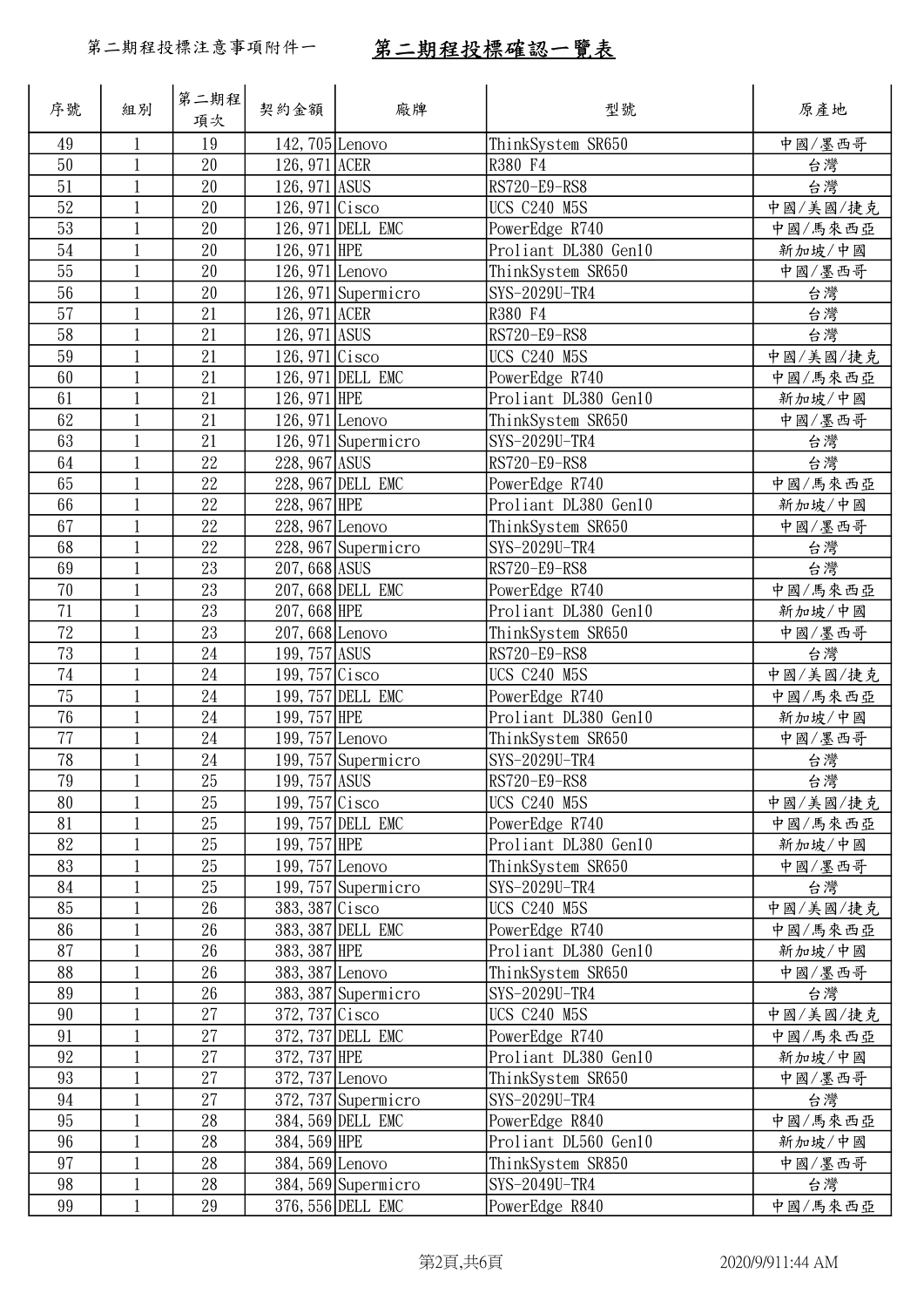| 序號  | 組別           | 第二期程<br>項次 | 契約金額              | 廠牌                    | 型號                    | 原產地      |
|-----|--------------|------------|-------------------|-----------------------|-----------------------|----------|
| 100 | 1            | 29         | 376, 556 HPE      |                       | Proliant DL560 Gen10  | 新加坡/中國   |
| 101 | $\mathbf{1}$ | 29         | 376, 556 Lenovo   |                       | ThinkSystem SR850     | 中國/墨西哥   |
| 102 | 1            | 29         |                   | 376, 556 Supermicro   | SYS-2049U-TR4         | 台灣       |
| 103 | 1            | 30         | 456, 825 ACER     |                       | Altos W2050h-W270h F4 | 台灣       |
| 104 |              | 30         | 456, 825 ASUS     |                       | RS720Q-E9-RS8-S       | 台灣       |
| 105 | $\mathbf{1}$ | 30         |                   | 456, 825 DELL EMC     | PowerEdge C6420       | 中國/馬來西亞  |
| 107 | 1            | 30         | $456, 825$ Lenovo |                       | ThinkSystem SD530     | 中國/墨西哥   |
| 108 | 1            | 30         |                   | 456, 825 Supermicro   | SYS-2029TP-HC1R       | 台灣       |
| 109 | $\mathbf 1$  | 31         | 392, 719 ACER     |                       | Altos W2050h-W270h F4 | 台灣       |
| 110 | $\mathbf{1}$ | 31         | 392, 719 ASUS     |                       | RS720Q-E9-RS8-S       | 台灣       |
| 111 |              | 31         |                   | 392, 719 DELL EMC     | PowerEdge C6420       | 中國/馬來西亞  |
| 113 |              | 31         | 392, 719 Lenovo   |                       | ThinkSystem SD530     | 中國/墨西哥   |
| 114 | $\mathbf{1}$ | 31         |                   | $392, 719$ Supermicro | SYS-2029TP-HC1R       | 台灣       |
| 115 | $\mathbf{1}$ | 32         | 403, 621 ACER     |                       | Altos W2050h-W270h F4 | 台灣       |
| 116 |              | 32         | 403, 621 ASUS     |                       | RS720Q-E9-RS8-S       | 台灣       |
| 117 | 1            | 32         |                   | 403, 621 DELL EMC     | PowerEdge C6420       | 中國/馬來西亞  |
| 118 | $\mathbf{1}$ | 32         | 403, 621 HPE      |                       | Proliant XL170r Gen10 | 新加坡/中國   |
| 119 | $\mathbf{1}$ | 32         | $403,621$ Lenovo  |                       | ThinkSystem SD530     | 中國/墨西哥   |
| 120 | 1            | 32         |                   | 403, 621 Supermicro   | SYS-2029TP-HC1R       | 台灣       |
| 121 | 1            | 33         | 381, 428 ACER     |                       | Altos W2050h-W270h F4 | 台灣       |
| 122 | 1            | 33         | 381, 428 ASUS     |                       | RS720Q-E9-RS8-S       | 台灣       |
| 123 | $\mathbf 1$  | 33         |                   | 381, 428 DELL EMC     | PowerEdge C6420       | 中國/馬來西亞  |
| 125 | 1            | 33         | 381, 428 Lenovo   |                       | ThinkSystem SD530     | 中國/墨西哥   |
| 126 | $\mathbf{1}$ | 33         |                   | 381, 428 Supermicro   | SYS-2029TP-HC1R       | 台灣       |
| 127 | $\mathbf 1$  | 34         |                   | 487, 753 DELL EMC     | PowerEdge R940xa      | 中國/馬來西亞  |
| 128 | $\mathbf 1$  | 34         | 487, 753 HPE      |                       | Proliant DL580 Gen10  | 新加坡/中國   |
| 129 | 1            | 34         | $487,753$ Lenovo  |                       | ThinkSystem SR950     | 中國/墨西哥   |
| 130 | $\mathbf{1}$ | 34         |                   | 487, 753 Supermicro   | SYS-8049U-E1CR4T      | 台灣       |
| 131 | 1            | 35         | $475,930$ Cisco   |                       | <b>UCS C480 M5</b>    | 中國/美國/捷克 |
| 132 | 1            | 35         |                   | 475, 930 DELL EMC     | PowerEdge R940xa      | 中國/馬來西亞  |
| 133 | $\mathbf{1}$ | $35\,$     | 475, 930 HPE      |                       | Proliant DL580 Gen10  | 新加坡/中國   |
| 134 | 1            | 35         | $475,930$ Lenovo  |                       | ThinkSystem SR950     | 中國/墨西哥   |
| 135 |              | 35         |                   | 475,930 Supermicro    | SYS-8049U-E1CR4T      | 台灣       |
| 136 | $\mathbf 1$  | 36         | 62, 833 ACER      |                       | Altos T110 F5         | 台灣       |
| 137 | 1            | 36         | 62, 833 ASUS      |                       | TS100-E10-PI4         | 台灣       |
| 138 |              | 36         |                   | 62, 833 DELL EMC      | PowerEdge T140        | 中國/馬來西亞  |
| 140 |              | 36         | $62,833$ Lenovo   |                       | ThinkSystem ST50      | 中國/墨西哥   |
| 141 | 1            | 36         |                   | $62,833$ Supermicro   | SYS-5039C-I           | 台灣       |
| 142 | 1            | 37         | 45, 793 ASUS      |                       | TS100-E10-PI4         | 台灣       |
| 143 | 1            | 37         |                   | 45, 793 DELL EMC      | PowerEdge T140        | 中國/馬來西亞  |
| 145 | $\mathbf 1$  | 37         | $45,793$ Lenovo   |                       | ThinkSystem ST50      | 中國/墨西哥   |
| 146 | $\mathbf{1}$ | 38         | 37, 646 ACER      |                       | Altos T110 F5         | 台灣       |
| 147 |              | 38         | 37, 646 ASUS      |                       | TS100-E10-PI4         | 台灣       |
| 148 |              | 38         |                   | 37, 646 DELL EMC      | PowerEdge T140        | 中國/馬來西亞  |
| 150 | 1            | 38         | 37,646 Lenovo     |                       | ThinkSystem ST50      | 中國/墨西哥   |
| 151 | 1            | 38         |                   | 37,646 Supermicro     | SYS-5039C-I           | 台灣       |
| 152 | $\mathbf 1$  | 39         | 150, 160 ACER     |                       | Altos T350 F4         | 台灣       |
| 153 | 1            | 39         | 150, 160 ASUS     |                       | TS700-E9-RS8          | 台灣       |
| 154 | $\mathbf 1$  | 39         |                   | 150, 160 DELL EMC     | PowerEdge T440        | 中國/馬來西亞  |
| 155 | $\mathbf{1}$ | $39\,$     | 150, 160 HPE      |                       | Proliant ML350 Gen10  | 新加坡/中國   |
| 156 | 1            | 39         |                   | 150, $160$ Supermicro | SYS-7049P-TR          | 台灣       |
|     |              |            |                   |                       |                       |          |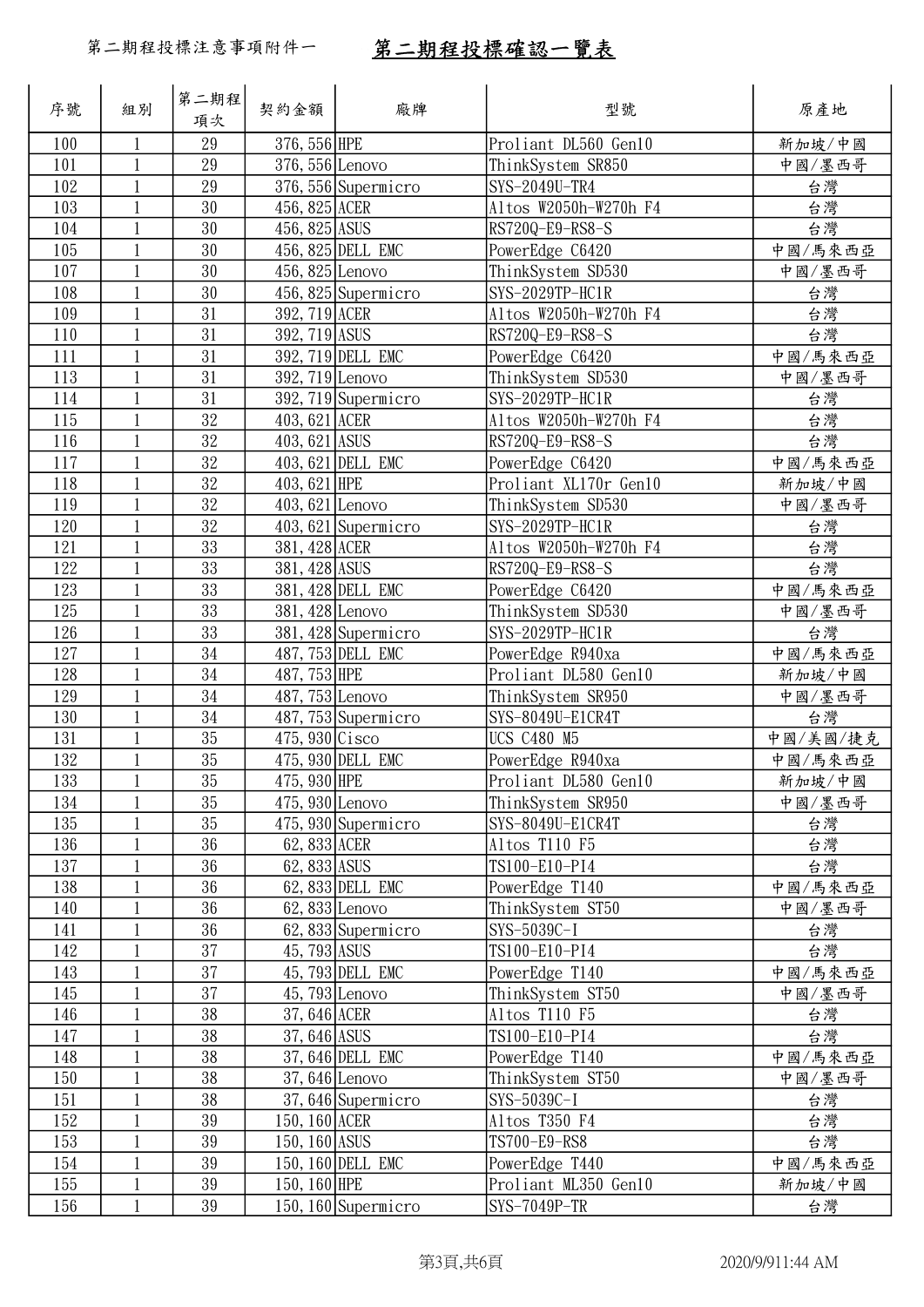| 序號  | 組別             | 第二期程<br>項次     | 契約金額                 | 廠牌                     | 型號                               | 原產地      |
|-----|----------------|----------------|----------------------|------------------------|----------------------------------|----------|
| 157 | $\mathbf{1}$   | 40             | 130, 541 ACER        |                        | Altos T350 F4                    | 台灣       |
| 158 | $\mathbf{1}$   | 40             | 130, 541 ASUS        |                        | TS700-E9-RS8                     | 台灣       |
| 159 |                | 40             |                      | 130, 541 DELL EMC      | PowerEdge T440                   | 中國/馬來西亞  |
| 160 |                | 40             | 130, 541 HPE         |                        | Proliant ML350 Gen10             | 新加坡/中國   |
| 161 | $\mathbf{1}$   | 40             |                      | 130, 541 Supermicro    | SYS-7049P-TR                     | 台灣       |
| 162 | $\mathbf{1}$   | 41             | 121, 406 ACER        |                        | Altos T350 F4                    | 台灣       |
| 163 |                | 41             | 121, 406 ASUS        |                        | TS700-E9-RS8                     | 台灣       |
| 164 | $\mathbf{1}$   | 41             |                      | 121, 406 DELL EMC      | PowerEdge T440                   | 中國/馬來西亞  |
| 166 | $\mathbf{1}$   | 41             |                      | 121,406 Supermicro     | SYS-7049P-TR                     | 台灣       |
| 167 | $\mathbf{1}$   | 42             | 41, 321 ASUS         |                        | <b>WS690T</b>                    | 台灣       |
| 168 |                | $42\,$         | 41, 321 DELL         |                        | Precision 3630 Tower             | 中國/馬來西亞  |
| 169 | 1              | 42             | 41, $321$ HP         |                        | Z2 Tower G4 Workstation          | 台灣/中國    |
| 170 | $\mathbf{1}$   | $42\,$         | $41,321$ Lenovo      |                        | 30CY                             | 中國       |
| 171 | $\mathbf{1}$   | 43             | 40, 895 ASUS         |                        | <b>WS690T</b>                    | 台灣       |
| 172 | 1              | 43             | 40, 895 DELL         |                        | Precision 3630 Tower             | 中國/馬來西亞  |
| 173 | 1              | 43             | $40,895$ HP          |                        | Z2 Tower G4 Workstation          | 台灣/中國    |
| 174 | $\mathbf{1}$   | 43             |                      | $40,895$ Lenovo        | 30CY                             | 中國       |
| 175 |                | 44             | 40, 469 ASUS         |                        | <b>WS690T</b>                    | 台灣       |
| 176 |                | 44             | $40,469$ DELL        |                        | Precision 3630 Tower             | 中國/馬來西亞  |
| 177 | $\mathbf{1}$   | $44\,$         | $40,469$ HP          |                        | Z2 Tower G4 Workstation          | 台灣/中國    |
| 178 |                | $44\,$         |                      | $40,469$ Lenovo        | 30CY                             | 中國       |
| 179 | $\mathbf{1}$   | 45             | 39, 404 ASUS         |                        | <b>WS690T</b>                    | 台灣       |
| 180 | $\mathbf{1}$   | 45             | 39, 404 DELL         |                        | Precision 3630 Tower             | 中國/馬來西亞  |
| 181 | $\mathbf{1}$   | 45             | $39,404$ HP          |                        | Z2 Tower G4 Workstation          | 台灣/中國    |
| 182 |                | 45             |                      | 39, 404 Lenovo         | 30CY                             | 中國       |
| 184 | $\mathbf{1}$   | 49             | 50, 799 ASUS         |                        | <b>WS880T</b>                    | 台灣       |
| 185 |                | 49             | 50, 799 DELL         |                        | Precision 5820 Tower             | 中國/馬來西亞  |
| 186 |                | 49             | $50,799$ HP          |                        | Z4 G4 Workstation                | 台灣/中國    |
| 188 | $\mathbf{1}$   | $52\,$         | 585, 729 ASUS        |                        | ESC4000 G4                       | 台灣       |
| 189 | $\mathbf{1}$   | $52\,$         |                      | 585, 729 DELL EMC      | PowerEdge R740                   | 中國/馬來西亞  |
| 190 | $\mathbf{1}$   | 52             | 585, 729 HPE         |                        | Proliant DL380 Gen10             | 新加坡/中國   |
| 191 |                | 52             |                      | 585, 729 Supermicro    | SYS-2029GP-TR                    | 台灣       |
| 192 | $\mathbf{1}$   | 53             | $1, 331, 203$ ASUS   |                        | ESC8000 G4/10G                   | 台灣       |
| 193 | $\mathbf{1}$   | 53             | 1, 331, 203 DELL EMC |                        | DSS8440                          | 中國/馬來西亞  |
| 194 |                | 53             | $1, 331, 203$ HPE    |                        | Apollo 6500 Gen10 system         | 新加坡/中國   |
| 195 |                | 53             |                      | $1,331,203$ Supermicro | SYS-4029GP-TRT                   | 台灣       |
| 196 | $\mathbf{1}$   | 54             | 1, 735, 889 ASUS     |                        | ESC8000 G4/10G                   | 台灣       |
| 197 | $\mathbf{1}$   | 54             | $1,735,889$ Cisco    |                        | <b>UCS C480 M5</b>               | 中國/美國/捷克 |
| 198 |                | 54             | 1,735,889 DELL EMC   |                        | DSS8440                          | 中國/馬來西亞  |
| 199 | $\mathbf{1}$   | 54             | $1,735,889$ HPE      |                        | Apollo 6500 Gen10 system         | 新加坡/中國   |
| 200 | $\mathbf{1}$   | 54             |                      | $1,735,889$ Supermicro | SYS-4029GP-TRT                   | 台灣       |
| 201 | $\overline{2}$ | $\overline{2}$ |                      | 51, 118 ASUSTOR        | AS6508T                          | 台灣       |
| 202 | $\overline{2}$ | $\overline{2}$ | $51, 118$ QNAP       |                        | LP5-2-TS-873-408E                | 台灣       |
| 203 | $\overline{2}$ | $\overline{2}$ | $51, 118$ QSAN       |                        | XN5008T                          | 台灣       |
| 204 | $\sqrt{2}$     | $\overline{2}$ |                      | 51, 118 SOLKENIX       | BullsEye TOC                     | 台灣       |
| 205 | $\overline{2}$ | $\overline{2}$ |                      | $51, 118$ Synology     | DS1819+                          | 台灣       |
| 206 | $\overline{2}$ | $\overline{4}$ |                      | 107, 348 DELL EMC      | NX440                            | 中國/馬來西亞  |
| 207 | $\overline{2}$ | $\overline{4}$ | $107, 348$ HPE       |                        | StoreEasy 1460 16TB SATA Storage | 新加坡/中國   |
| 208 | $\sqrt{2}$     | $\overline{4}$ |                      | 107, 348 PROFESS       | V9030                            | 台灣       |
| 209 | $\sqrt{2}$     | 4              |                      | 107, 348 PROWARE       | $CN-1406S6-SQX$                  | 台灣       |
| 210 | $\overline{2}$ | $\overline{4}$ |                      | 107, 348 SOLKENIX      | BullsEye TAS                     | 台灣       |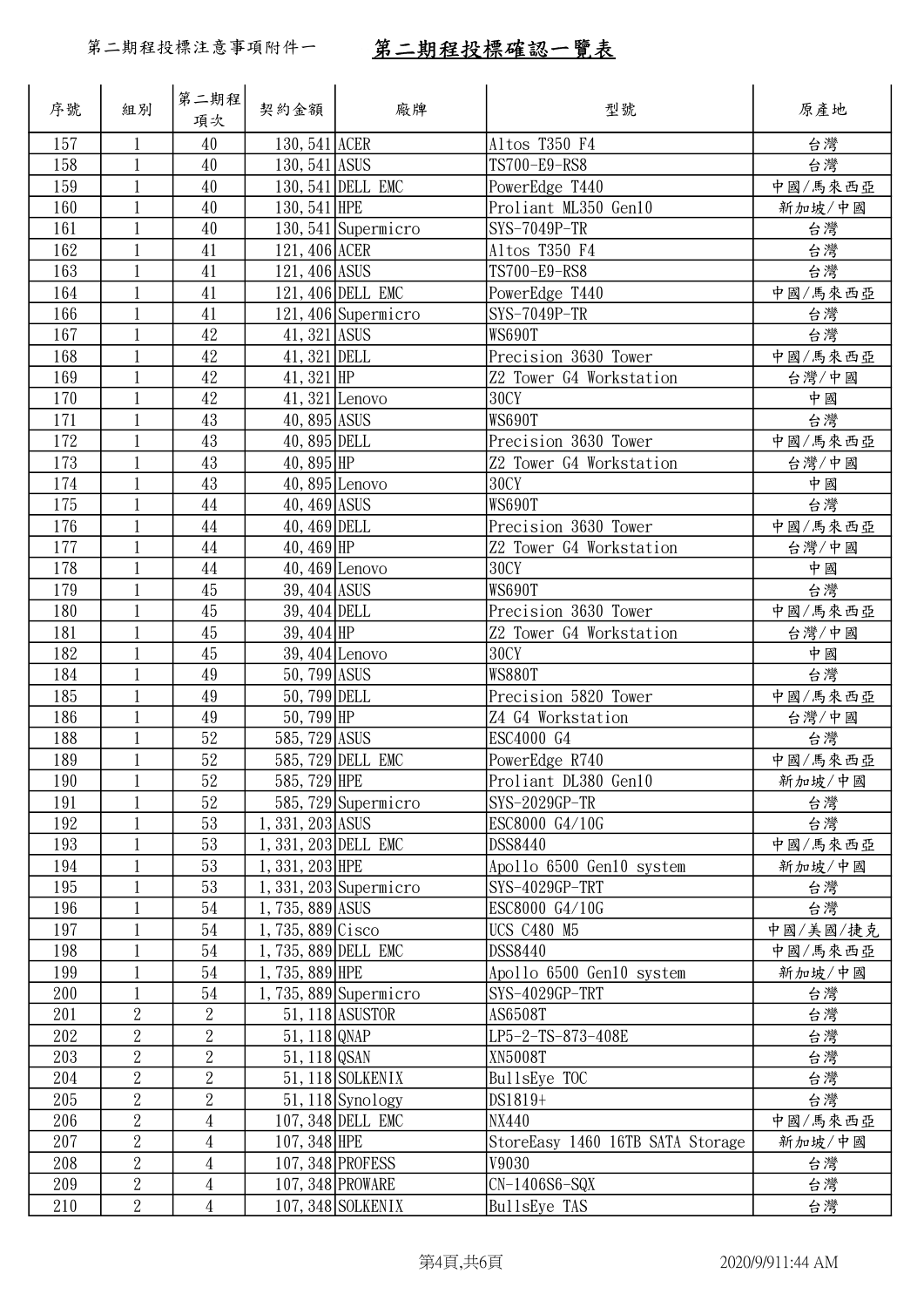| 序號  | 組別             | 第二期程 <br>項次      | 契約金額               | 廠牌                  | 型號                    | 原產地     |
|-----|----------------|------------------|--------------------|---------------------|-----------------------|---------|
| 212 | $\overline{2}$ | 5                |                    | 95, 847 PROFESS     | P6040                 | 台灣      |
| 213 | $\overline{2}$ | $\overline{5}$   |                    | 95, 847 PROWARE     | CN-2800S6Z-SQX        | 台灣      |
| 214 | $\sqrt{2}$     | $\overline{5}$   | 95, 847 QNAP       |                     | LP5-5-TS-883XU-406E   | 台灣      |
| 215 | $\overline{2}$ | $\overline{5}$   | 95, 847 QSAN       |                     | <b>XN8008R</b>        | 台灣      |
| 216 | $\overline{2}$ | $\overline{5}$   |                    | 95, 847 SOLKENIX    | BullsEye TBS          | 台灣      |
| 217 | $\overline{2}$ | $\overline{7}$   | 108, 626 ASUSTOR   |                     | AS7012RDX             | 台灣      |
| 219 | $\overline{2}$ | $\overline{7}$   | 108, 626 PROFESS   |                     | P6060                 | 台灣      |
| 220 | $\overline{2}$ | $\overline{7}$   | 108, 626 PROWARE   |                     | CN-2120A6Z-SQX        | 台灣      |
| 222 | $\overline{2}$ | $\overline{7}$   | 108, 626 QNAP      |                     | LP5-7-TS-1283XU-408E  | 台灣      |
| 223 | $\overline{2}$ | $\overline{7}$   | 108, 626 QSAN      |                     | XN8012R               | 台灣      |
| 224 | $\overline{2}$ | $\overline{7}$   |                    | 108, 626 SOLKENIX   | BullsEye TCS          | 台灣      |
| 225 | $\overline{2}$ | $\overline{7}$   |                    | $108,626$ Synology  | RS3617RPxs            | 台灣      |
| 227 | $\overline{2}$ | $\boldsymbol{9}$ | 133, 120 PROFESS   |                     | P6080                 | 台灣      |
| 228 | $\overline{2}$ | $\boldsymbol{9}$ | 133, 120 PROWARE   |                     | $CN-3166JS6Z-SQX$     | 台灣      |
| 229 | $\overline{2}$ | $9\,$            | 133, 120 QNAP      |                     | LP5-9-TS-1683XU-408E  | 台灣      |
| 230 | $\overline{2}$ | 9                | 133, 120 QSAN      |                     | XN8016R               | 台灣      |
| 231 | $\sqrt{2}$     | $\boldsymbol{9}$ |                    | 133, 120 SOLKENIX   | BullsEye TES          | 台灣      |
| 232 | $\overline{2}$ | $\boldsymbol{9}$ |                    | 133, $120$ Synology | RS4017xs+             | 台灣      |
| 234 | $\overline{2}$ | 11               | 167, 199 PROFESS   |                     | P6120                 | 台灣      |
| 235 | $\overline{2}$ | 11               | 167, 199 PROWARE   |                     | CN-4246JSCB-SQX       | 台灣      |
| 236 | $\overline{2}$ | 11               | 167, 199 QNAP      |                     | LP5-11-TS-2483XU-408E | 台灣      |
| 237 | $\overline{2}$ | 11               | 167, 199 QSAN      |                     | XN8024R               | 台灣      |
| 238 | $\overline{2}$ | 11               |                    | 167, 199 SOLKENIX   | BullsEye TFS          | 台灣      |
| 239 | $\sqrt{2}$     | 12               |                    | 223, 642 DELL EMC   | PowerVault ME4012     | 中國/馬來西亞 |
| 241 | $\overline{2}$ | 12               | $223,642$ HPE      |                     | MSA 1050              | 新加坡/中國  |
| 242 | $\overline{2}$ | 12               | $223,642$ Lenovo   |                     | <b>DE2000H</b>        | 中國/匈牙利  |
| 243 | $\overline{2}$ | 12               | $223,642$ NetApp   |                     | E2812                 | 新加坡     |
| 244 | $\overline{2}$ | 12               | 223, 642 PROFESS   |                     | F3060                 | 台灣      |
| 245 | $\overline{2}$ | 12               | 223, 642 PROWARE   |                     | CT-2123S-F8A6         | 台灣      |
| 246 | $\overline{2}$ | 12               | 223, 642 QSAN      |                     | XS1212D               | 台灣      |
| 247 | $\sqrt{2}$     | $12\,$           | $223,642$ Seagate  |                     | HB-1235               | 墨西哥     |
| 248 | $\overline{2}$ | 12               |                    | 223, 642 SOLKENIX   | BullsEye RCS          | 台灣      |
| 249 | $\overline{2}$ | 13               |                    | 260, 916 DELL EMC   | PowerVault ME4012     | 中國/馬來西亞 |
| 250 | $\overline{2}$ | 13               | $260, 916$ HPE     |                     | <b>MSA 2050</b>       | 新加坡/中國  |
| 251 | $\sqrt{2}$     | 13               | 260, 916 PROWARE   |                     | CT-2124D-F8S6         | 台灣      |
| 252 | $\mathbf{2}$   | 13               | 260, 916 QSAN      |                     | XS1212D               | 台灣      |
| 253 | $\mathbf{2}$   | 13               | $260, 916$ Seagate |                     | HB-1235               | 墨西哥     |
| 254 | $\overline{2}$ | 15               |                    | 511, 182 DELL EMC   | SC5020                | 中國/馬來西亞 |
| 256 | $\overline{2}$ | 15               |                    | 511, 182 PROFESS    | F3120                 | 台灣      |
| 257 | $\overline{2}$ | 15               | 511, 182 PROWARE   |                     | CT-2124D-F8S6-T8      | 台灣      |
| 258 | $\overline{2}$ | 15               | $511, 182$ QSAN    |                     | XS5212D 8C            | 台灣      |
| 259 | $\sqrt{2}$     | 16               |                    | 223, 642 DELL EMC   | PowerVault ME4024     | 中國/馬來西亞 |
| 261 | $\sqrt{2}$     | 16               | 223, 642 HPE       |                     | MSA 1050              | 新加坡/中國  |
| 262 | $\mathbf{2}$   | 16               | $223,642$ Lenovo   |                     | <b>DE2000H</b>        | 中國/匈牙利  |
| 263 | $\overline{2}$ | 16               | $223,642$ NetApp   |                     | E2824                 | 新加坡     |
| 264 | $\overline{2}$ | 16               |                    | 223, 642 PROFESS    | F3060                 | 台灣      |
| 265 | $\overline{2}$ | 16               | $223, 642$ QSAN    |                     | XS1212D               | 台灣      |
| 266 | $\overline{2}$ | 16               |                    | $223,642$ Seagate   | HB-1235               | 墨西哥     |
| 267 | $\sqrt{2}$     | 16               |                    | 223, 642 SOLKENIX   | BullsEye RCS          | 台灣      |
| 268 | $\overline{2}$ | 17               |                    | 276, 890 DELL EMC   | PowerVault ME4024     | 中國/馬來西亞 |
| 269 | $\overline{2}$ | 17               | 276, 890 HPE       |                     | MSA 2050              | 新加坡/中國  |